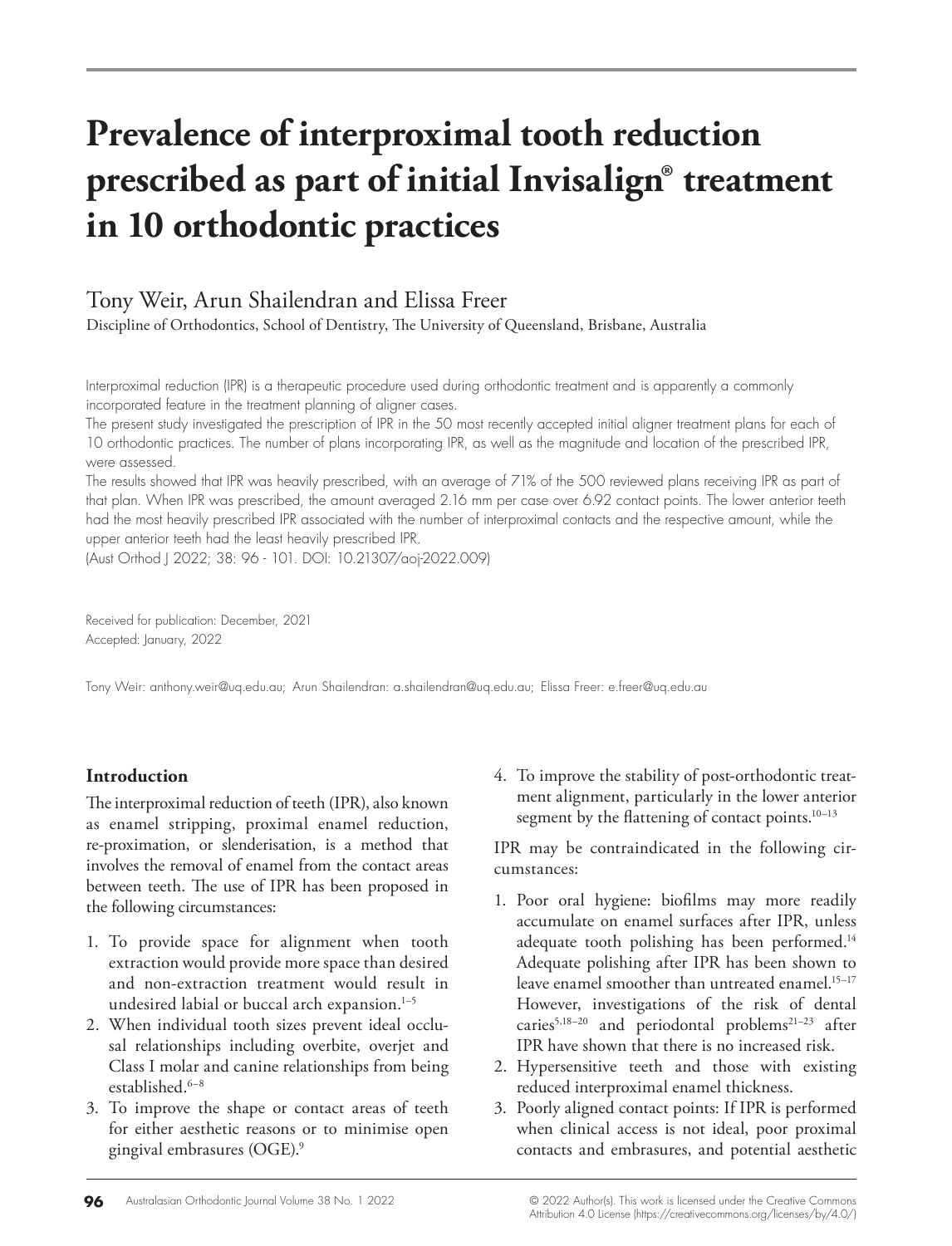problems may result from the removal of enamel from undesired locations.

During clear aligner treatment, IPR may be prescribed by default by the digital treatment plan if the clinician has not specifically adjusted and prevented the use of IPR in their overall clinical preferences. Furthermore, IPR may also be specifically prescribed by the clinician as part of the treatment objective. Regardless of whether IPR is prescribed automatically by the ClinCheck software, or by the Align technician setting up the ClinCheck plan, or is prescribed by the treating clinician, it is the responsibility of the treating clinician to approve the final plan before manufacture of the aligner sequence.

Several recent studies have quantified clinical IPR performance associated with aligner treatment. An in vivo study by Blandy et al.<sup>24</sup> who assessed the IPR performed in 20 cases from a single orthodontic practice, it was found that overall enamel reduction was under-achieved by 55.9% per tooth surface. More extensive studies by De Felice et al.<sup>25</sup> on 40 cases from 10 orthodontists, and Weir et al.<sup>26</sup> on 250 cases treated by 10 orthodontists found similar results. Weir et al. reported a 56% under-achievement of clinical IPR when compared to the digital treatment plan. This contrasts with the finding of Lagana et al.,<sup>27</sup> who found complete accuracy in the performance of IPR on 30 patients from a single practice.

A shortfall in the amount of enamel removed could compromise the desired clinical outcome by failing to provide sufficient reduction in arch perimeter to allow the teeth to fit precisely within the aligner, particularly if IPR was prescribed over numerous contact points. While shortfalls in aligner treatment outcomes compared to the prescribed outcomes have been regularly reported,<sup>28-30</sup> it remains unknown whether the clinical performance of IPR is a contributing factor.

While clinical performance of planned IPR is one factor, the prevalence of IPR prescription in aligner treatment is poorly reported and the prevalence of IPR as a component of orthodontic treatment in general, is unknown. Kailasam et al. commented that IPR is common during clear aligner therapy but evidence to support this statement was not provided.<sup>31</sup> De Felice et al. reported on IPR for four consecutive patients treated with aligners from each of 10 orthodontists.25

IPR was prescribed in 36 of the 40 patients, for an overall prevalence of 90%. Literature data are lacking in regard to the prevalence of IPR applied in fixed appliance treatment.

Therefore, the present study aimed to quantify the prescription of IPR in accepted initial aligner treatment plans using a large sample size of patient data obtained from multiple practitioners. Data on the prevalence, combined with data on accuracy, may allow a general assessment of the effect of IPR on treatment outcomes.

### **Methods**

All data for the study were obtained from the Australasian Aligner Research Database (AARD) of aligner cases, which has been collected for research purposes. As of July 2020, AARD held the patient databases from 12 orthodontic practices, and totalled approximately 10,000 cases. As the present study follows on from Weir et al.,  $26$  it was decided to obtain the necessary data from the same 10 orthodontic practices, potentially enabling the prevalence of IPR prescription to be matched with the quantification of IPR clinically performed. While Weir et al.<sup>26</sup> assessed the clinical performance of IPR in 25 cases from each orthodontic practice which had completed an initial treatment sequence of aligners, the present study used the 50 most recently accepted ClinCheck treatment plans for initial orthodontic treatment from each orthodontic practice. The treatment plans were accessed and all prescribed IPR accepted as part of all plans was recorded. Participating orthodontic practice databases were randomly assigned alphabetic labels to de-identify participants for statistical analysis.

When IPR was prescribed, the data were divided into the level of IPR, the number of sites in each arch for which it was prescribed, and the zone of prescription for each arch. The zones of prescription for each arch were: Anterior (IPR prescribed from distal of canines mesially around the arch) comprising a maximum of seven contacts; and Posterior (mesial and distal to the second premolars) consisting of a maximum of four contacts (Figure 1).

Inclusion criteria:

- 1. Initial ClinCheck treatment plan accepted for the treatment start.
- 2. All patients were 18 years of age or older.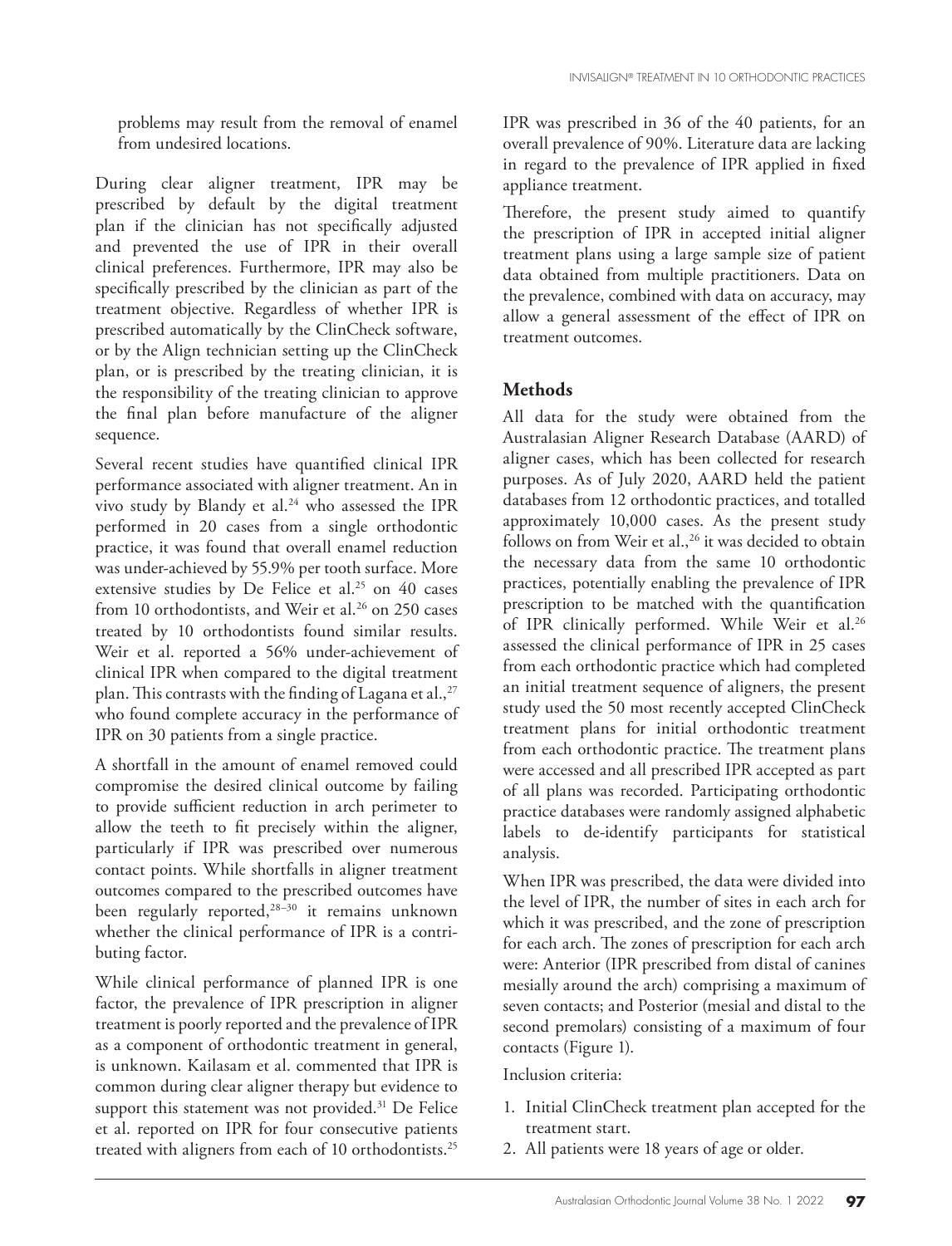

Figure 1. IPR Zones: MxA includes all contacts from the distal of the canines forward in the maxilla; MxP includes contacts mesial and distal of the premolars in the maxilla. MdA includes all contacts from the distal of the canines forward in the mandible; MdP includes contacts mesial and distal of the premolars in the mandible.

- 3. Cases treated without the extraction of teeth or exfoliating deciduous teeth.
- 4. Aligner treatment was planned for both upper and lower dental arches.

#### **Results**

IPR was found to have been prescribed in the initial accepted treatment plans of 71% of the 500 reviewed cases, with a range of 38% to 98% between the orthodontic practices. The prescribed total IPR averaged 2.16mm over 6.92 sites per treatment plan (Figure 2; Table I).

Table II shows the IPR prescribed by zones. Mandibular Anterior IPR (MdA) was prescribed in 5.03 of 7 sites and averaged 1.54 mm. The prescription for the Maxillary Anterior zone (MxA) was 1.02 mm from 3.33 of 7 sites, while in the four sites in the posterior zones of each arch, Maxillary IPR (MxP) averaged 0.84 mm from 2.54 sites and Mandibular IPR (MdP) averaged 1.03mm over 2.76 sites.



scribed, the average amount and the number of sites prescribed.

| Table I. Overall IPR prescription (% of cases with IPR, and when    |  |
|---------------------------------------------------------------------|--|
| prescribed, the average amount and the number of sites prescribed). |  |

|          | % of cases<br>with IPR | IPR/patient<br>overall<br>(mm) | Sites/<br>patient<br>overall | $IPR\$ site<br>(mm) |
|----------|------------------------|--------------------------------|------------------------------|---------------------|
| Dr A     | 38                     | 2.71                           | 8.42                         | 0.32                |
| Dr B     | 58                     | 1.43                           | 5.31                         | 0.27                |
| Dr C     | 54                     | 2.29                           | 6.26                         | 0.37                |
| Dr D     | 78                     | 2.87                           | 9.67                         | 0.30                |
| Dr E     | 55                     | 1.86                           | 5.81                         | 0.32                |
| Dr F     | 78                     | 1.79                           | 5.13                         | 0.35                |
| Dr G     | 90                     | 2.56                           | 8.20                         | 0.31                |
| Dr H     | 78                     | 2.72                           | 7.34                         | 0.37                |
| Dr I     | 84                     | 0.86                           | 3.86                         | 0.22                |
| Dr J     | 98                     | 2.61                           | 8.47                         | 0.31                |
| Combined | 71                     | 2.16                           | 6.92                         | 0.31                |

#### **Discussion**

IPR was prescribed in 71% of the 500 accepted initial ClinCheck plans from the 10 orthodontic practices. This compares with a 90% prevalence of IPR in the 40 cases reported by De Felice et al.<sup>25</sup>

Relative consistency was observed between the 10 practices in the present study, in instances when IPR was prescribed, the amount prescribed, the locations where IPR was prescribed, and the number of sites for which IPR was prescribed. When the examined orthodontic practices prescribed IPR, most requested approximately 0.3mm per site over a total of 7 sites of a potential 22 sites available from the interproximal contacts of the first permanent molars forwards. This resulted in a average total of 2.1mm of IPR prescribed for any case in which tooth size reduction was part of the initial treatment plan.

The lower anterior region was the zone of greatest IPR prescription, with 5 of the potential 7 sites anteriorly between the canines undergoing an average total of 1.5mm IPR. By contrast, the maxillary anterior region was the zone where the least IPR was prescribed, with, on average, only 3.3 out of 7 sites having IPR prescribed. IPR prescription related to the sites and quantities was similar for both upper and lower posterior zones, with slightly more IPR prescribed in the lower posterior areas. These differences may be a reflection of the location of tooth size discrepancies,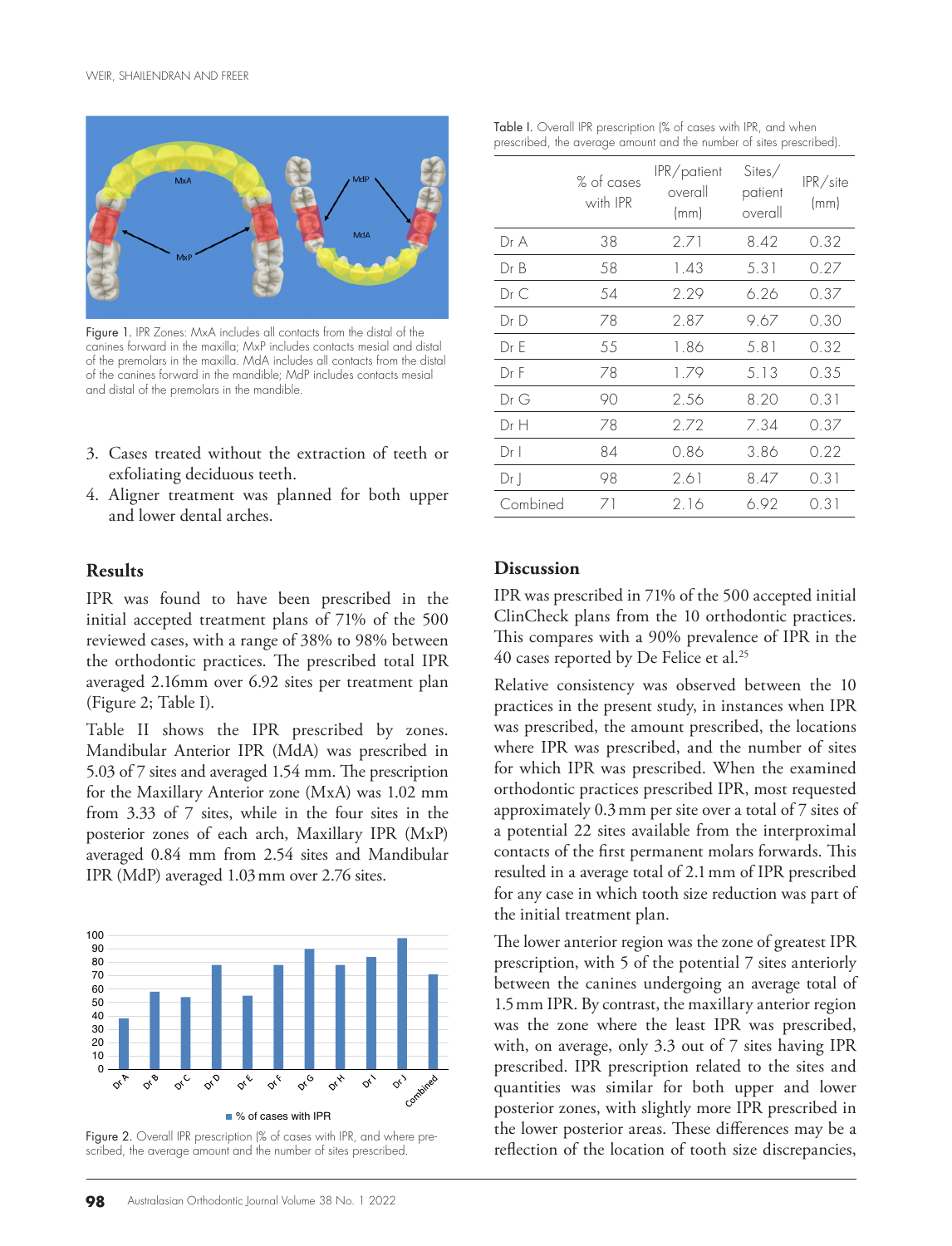|                 | MxA sites | MxA IPR | MxP sites | $M \times P$ IPR | MdA sites | MdA IPR | MdP sites | MdP IPR |
|-----------------|-----------|---------|-----------|------------------|-----------|---------|-----------|---------|
| Dr A            | 5.38      | 1.73    | 2.00      | 0.73             | 6.40      | 2.03    | 4.00      | 1.20    |
| Dr B            | 2.77      | 079     | 0.00      | 0.00             | 5.04      | 1.33    | 2.00      | 0.60    |
| Dr C            | 4.06      | 1.36    | 0.00      | 0.00             | 5.21      | 1.98    | 2.50      | 1.15    |
| Dr D            | 3.36      | 1.00    | 2.60      | 0.86             | 5.45      | 1.46    | 3.10      | 1.07    |
| Dr E            | 4.00      | 1.30    | 0.00      | 0.00             | 5.33      | 1.68    | 4.00      | 1.80    |
| Dr F            | 2.33      | 0.83    | 2.00      | 0.47             | 3.81      | 1.35    | 2.00      | 0.60    |
| Dr G            | 4.47      | 1.37    | 2.78      | 0.90             | 6.09      | 1.86    | 2.71      | 0.92    |
| Dr H            | 3.33      | 1.22    | 2.75      | 1.08             | 5.69      | 1.94    | 2.64      | 1.54    |
| Dr <sub>1</sub> | 1.72      | 0.40    | 0.00      | 0.00             | 3.16      | 0.70    | 2.00      | 0.40    |
| Dr              | 3.48      | 0.96    | 1.00      | 0.20             | 5.25      | 1.71    | 2.31      | 0.77    |
| Combined        | 3.33      | 1.02    | 2.53      | 0.84             | 5.03      | 1.54    | 2.76      | 1.03    |

Table II. IPR Prescription by number of sites and average quantity for all orthodontic practices by zone.

as mandibular anterior Bolton tooth-size excesses are nearly twice as commonly seen than in the maxillary anterior region.32–34

The present study investigated only IPR accepted in the initial prescription. It is likely that clinicians often prescribe additional IPR in refinement aligner requests, in response to changes in treatment goals, the presence of open gingival embrasures detected after initial alignment or due to changes in treatment goals. Therefore, the number of cases with IPR, the amounts prescribed, and sites prescribed are likely to be much higher by the completion of treatment after further aligner orders. Huanca recently reported an average of 2 to 7 additional aligner orders per case.<sup>35</sup>

Align allows clinicians to order additional aligners for up to five years after the initial treatment plan has been accepted. Therefore, it was not possible to determine the total prevalence of IPR, as the present study investigated the prescription characteristics for the 50 most recent clinical cases to determine the most up-to-date data from those practices.

While the present study revealed that IPR is commonly prescribed in aligner treatment in the 10 examined practices, there were no data regarding IPR prescription in matched fixed appliance cases. The reason for the lack of fixed appliance data can only be speculated but may highlight a mechanical difference in aligner treatment during which there is no spontaneous proclination or expansion due to aligner mechanics. Unless these movements are programmed into the digital plan, a space shortage may more often

be reported as IPR. The actual clinical performance of IPR, related to the amount of reduction, for the 25 cases from each of the orthodontic practices, was 44% of the amount prescribed.<sup>26</sup>

Combining prevalence data with the quantification data derived from the 10 practices, although for a different set of patients, indicates that when IPR is prescribed, at an average of 2.1 mm per case, it is performed to 44% of the amount prescribed, leading to an expected average shortfall of 1.2 mm per case. This corresponds to the study by De Felice et al., who reported that the average difference between planned and performed IPR in their sample was 0.55 mm in the upper arch and  $0.82$  mm in the lower arch.<sup>25</sup> The effect of this shortfall on clinical treatment outcomes is unknown, although it is likely that, the more IPR prescribed for a given case, the more likely that undesirable treatment outcomes will be seen. The undesirable outcomes might include incomplete alignment, unprogrammed tooth intrusion and failure to achieve desired overjet control, although further studies will need to be undertaken to establish any association between a given amount of IPR shortfall and specific undesirable treatment outcomes.

As a retrospective study of prescribed IPR, the present study has limitations. Although the analysed cases were randomly selected, clinicians are likely to have differing case selection criteria for the treatment of patients using aligners and IPR. This may explain the differences in IPR prescription seen between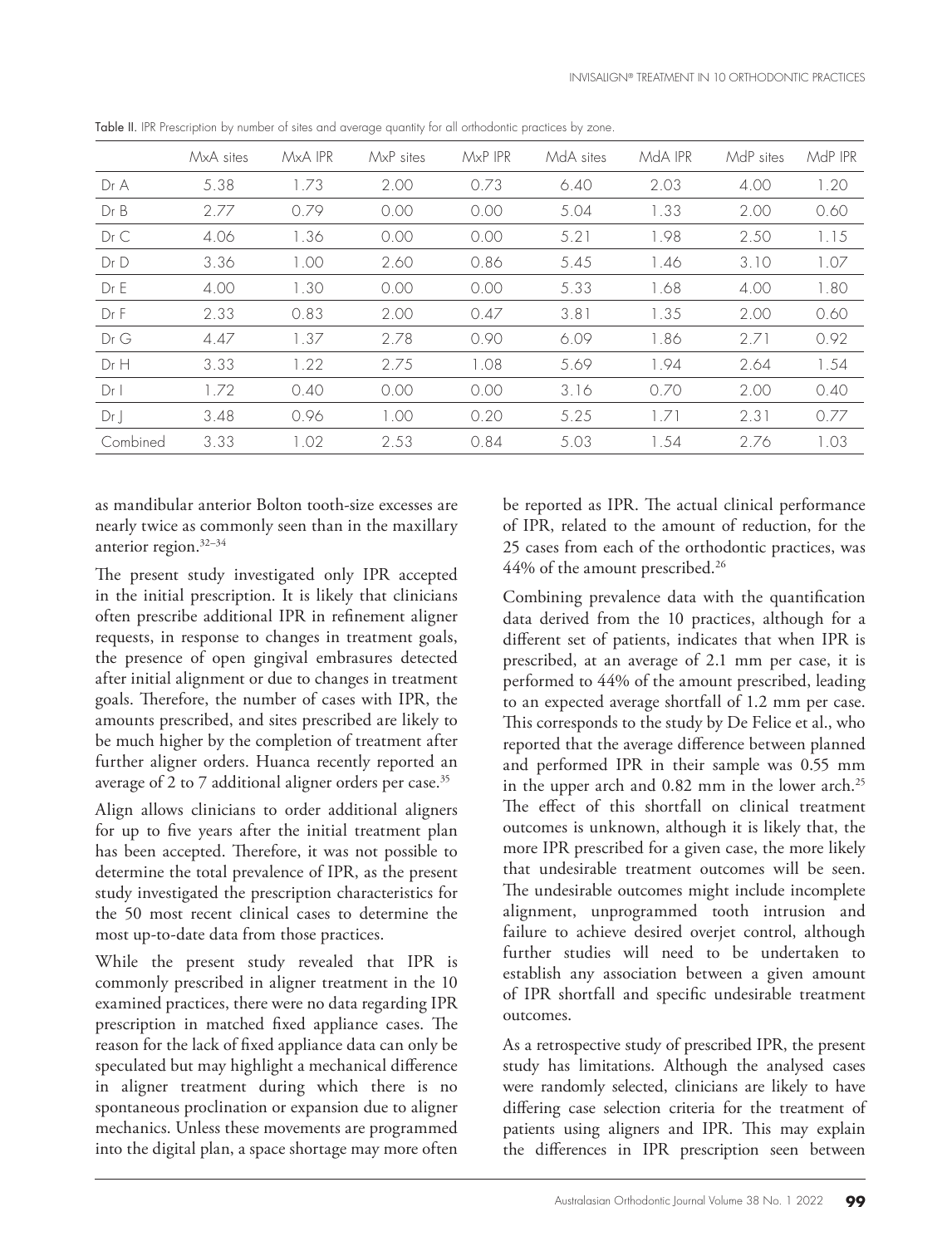the orthodontic practices. Similarly, treatment philosophies differ between orthodontists, which may result in preferences for alignment with expansion, proclination or extraction rather than IPR, or vice versa. Personal preferences may also determine the willingness of the prescribing orthodontist to perform IPR in certain zones, for example, Orthodontists B, C, E and I prescribed no IPR at all in maxillary posterior zones. The precise reasons for IPR prescription for each of the 500 cases in the present study remain unknown. Future studies that quantify the total IPR prescription for completed aligner treatments by orthodontists, as well as those prescribed by non-specialists may reveal further features of aligner treatments, and, in combination with data describing the accuracy of clinical IPR, may help to explain requirements for additional aligner orders and challenges in the finishing of cases. Studies reporting on IPR prevalence in fixed appliance cases would also be of interest, especially if significant differences in IPR prescription are found between the two orthodontic treatment modalities.

#### **Conclusions**

It appears that IPR is commonly prescribed as part of aligner treatment in the initial accepted plan. The reasons for prescription in the initial plan are unknown and likely to vary between orthodontic practices and according to the specific features of the case.

IPR is therefore a significant feature of aligner treatment undertaken by orthodontists and, when combined with data on the accuracy of clinical IPR performance, may indicate the need for careful continuing assessment and performance of interproximal reduction to achieve desired clinical outcomes.

#### **Conflict of Interest**

The authors declare that there is no conflict of interest.

#### **Corresponding author**

Tony Weir, Honorary Senior Lecturer Discipline of Orthodontics, School of Dentistry The University of Queensland Oral Health Centre, 288 Herston Road Herston, QLD 4006

Email: anthony.weir@uq.edu.au

#### **References**

- 1. Lapenaite E, Lopatiene K. Interproximal enamel reduction as a part of orthodontic treatment. Stomatologija 2014;16:19–24.
- 2. Lusterman EA. Treatment of a Class II Division 2 malocclusion involving mesiodistal reduction of mandibular anterior teeth: report of a case. Am J Orthod 1954;40:44–50.
- 3. Chudasama D, Sheridan JJ. Guidelines for contemporary air-rotor stripping. J Clin Orthod 2007;41:315–20.
- 4. Nazruddin T. Treatment of crowding teeth with interproximal reduction of the teeth. J Dent Res 1997;76:1209–10.
- 5. Sheridan JJ. The physiologic rationale for air-rotor stripping. J Clin Orthod 1997;31:609–12.
- 6. Ballard ML. Asymmetry in tooth size: a factor in the etiology, diagnosis and treatment of malocclusion. Angle Orthod 1944;14:67–70.
- 7. Bolton WA. Disharmony in tooth size and its relation to the analysis and treatment of malocclusion. Angle Orthod 1958;23:113–30.
- 8. Proffit W. Contemporary Orthodontics St Louis: Mosby Elsevier; 2007.
- 9. Burke S, Burch JG, Tetz JA. Incidence and size of pretreatment overlap and posttreatment gingival embrasure space between maxillary central incisors. Am J Orthod Dentofacial Orthop 1994;105:506–11.
- 10. Boese LR. Fiberotomy and reproximation without lower retention 9 years in retrospect: part II. Angle Orthod 1980;50:169–78.
- 11. Tuverson DL. Anterior interocclusal relations. Part I. American journal of orthodontics 1980;78:361–70.
- 12. Zachrisson BU, Mjor IA. Remodeling of teeth by grinding. American journal of orthodontics 1975;68:545–53.
- 13. Boese LR. Fiberotomy and reproximation without lower retention, nine years in retrospect: part I. Angle Orthod 1980;50:88–97.
- 14. Radlanski RJ, Jager A, Schwestka R, Bertzbach F. Plaque accumulations caused by interdental stripping. Am J Orthod Dentofacial Orthop 1988;94:416–20.
- 15. Piacentini C, Sfondrini G. A scanning electron microscopy comparison of enamel polishing methods after air-rotor stripping. Am J Orthod Dentofacial Orthop 1999;109:57–63.
- 16. Rossouw PE, Tortorella A. A pilot investigation of enamel reduction procedures. J Can Dent Assoc 2003;69:384–8.
- 17. Jarjoura K, Gagnon G, Nieberg L. Caries risk after interproximal enamel reduction. Am J Orthod Dentofacial Orthop 2006;130:26–30.
- 18. Kanoupakis P, Peneva M, Moutaftchiev V. Qualitative evaluation of changes in vivo after interproximal enamel reduction. OHDM 2011;10:158–67.
- 19. Zachrisson BU, Minster L, Ogaard B, Birkhed B. Dental health assessed after interproximal enamel reduction: caries risk in posterior teeth. Am J Orthod Dentofacial Orthop 2011;139:90–8.
- 20. Zachrisson BU, Nyoygaard L, Mobarak K. Dental health assessed more than 10 years after interproximal enamel reduction of mandibular anterior teeth. Am J Orthod Dentofacial Orthop 2007;131:162–9.
- 21. Arman A, Cehreli SB, Ozel E, Arhun N, Cetinsahin A, Soyman M. Qualitative and quantitative evaluation of enamel after various stripping methods. Am J Orthod Dentofacial Orthop 2006;130:131 e7–14.
- 22. Crain G, Sheridan JJ. Susceptibility to caries and periodontal disease after posterior air-rotor stripping. J Clin Orthod 1990;24:84–5.
- 23. Betteridge MA. The effects of interdental stripping on the labial segments evaluated one year out of retention. Br J Orthod 1981;8:193–7.
- 24. Blandy MC. Assessment of the accuracy of interproximal tooth reduction using three-dimensional digital models. 2015.
- 25. De Felice ME, Nucci L, Fiori A, Flores-Mir C, Perillo L, Grassia V. Accuracy of interproximal enamel reduction during clear aligner treatment. Prog Orthod 2020;21:28.
- 26. Weir T, Shailendran A, Kerr B, Freer E. Quantitative assessment of interproximal tooth reduction performed as part of Invisalign® treatment in 10 orthodontic practices. Aust Orthod J 2021;37:176–86, doi: 10.21307/aoj-2021-019.